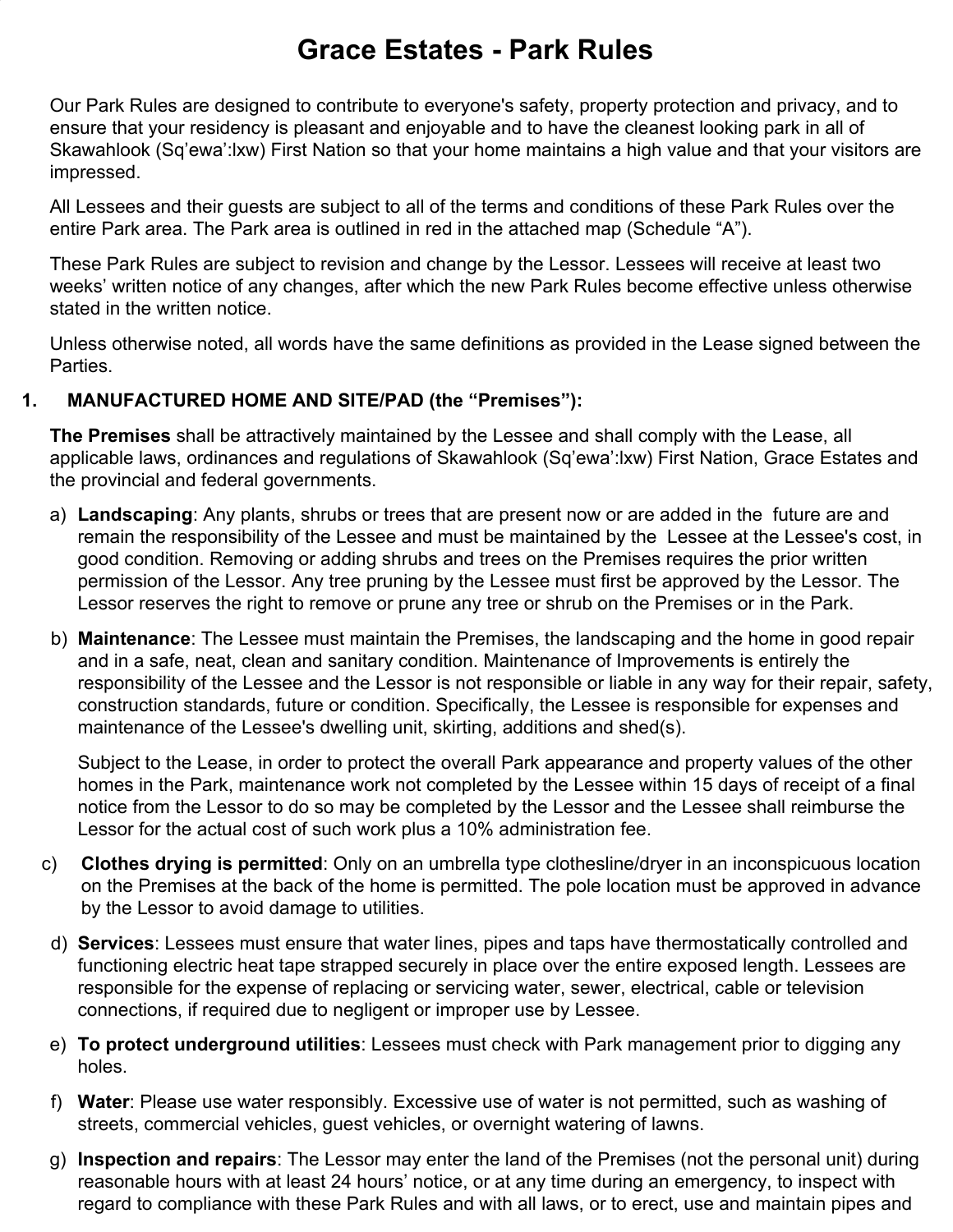conduits in and through the Premises, as the Lessor may deem necessary or desirable, and to take all material onto the Premises as may be required.

#### **2. GUESTS:**

The Lessee assumes full responsibility for their guests' conduct and behavior and will be held liable for any and all damages caused by any guests or other persons permitted by the Lessee to enter the Park.

#### **3. GARBAGE:**

- a) The Lessor will cover the cost of garbage/recycling pick up.
- b) **No burning** of trash, leaves or other materials is allowed in the Park or on the site/pad.
- c) **The Park participates in local recycling programs**. Information on types of materials and pickup schedules are available at the Park office or information provided by Skawahlook First Nation administration.
- d) **All garbage** must be put in tamper proof garbage containers. Maximum two garbage cans per Premises.

#### **4. PETS:**

- a) **Written approval**: Every pet requires prior written approval by the Lessor before occupying the home.
- b) **Pet size is restricted** to 20 pounds in weight when full grown.
- c) **A maximum of two pets** per Premises are permitted.
- d) **Banned Breeds:** Breeds of animals that are considered to be vicious or are restricted by any bylaw or regulatory agency will not be permitted to be in the Park or on the Premises under any circumstances (some examples are: Pitbulls, Rottweilers, and German Shepherds).
- e) **No big dogs permitted in the Park at any time** except "Certified Guide Service Dogs". They must have a "Provincial Guide and Service Dog Certificate License" as per the Guide Dog and Service Dog Act of BC. This includes pets owned by the Lessee's guests.
- f) **Only two caged indoor pets** are permitted such as small birds, fish and hamsters then no other pets such as dogs or cats will be allowed in the home or on the Premises.
- g) **Exotic pets** by any definition are not allowed in the Park for the protection of all Park residents.
- h) **Control and cleanup for pet:** Authorized pets must be kept quiet and under control and must be kept on a leash at all times when outside the Lessee's home or the Lessee's fenced yard. It is the responsibility of the Lessee to clean up after his/her pet or guests' pet and to keep the pet off the Premises of other Lessees. Pet owners are responsible for any and all damage done by their or their guests' pets to their Premises, the Park's common property or the Premises or property of other Lessees or their guests.
- i) **Complaints:** Pets that are noisy, unruly or who cause complaints must be removed from the Park upon receiving written notice from the Lessor to do so.
- j) **Breeding** of pets or keeping of livestock or poultry are not permitted.
- k) **Wild animals:** considering the potential disturbance and mess, the Lessee agrees not to encourage or feed wild animals in or near the Park.
- l) **No baby-sitting** pets/animals from outside the Park.
- m) **No Resident shall permit any** condition to exist within any home on Premises which shall induce breeding, rodents, or noxious insects that might harbor infectious diseases.

# **5. EXTENDED ABSENCES:**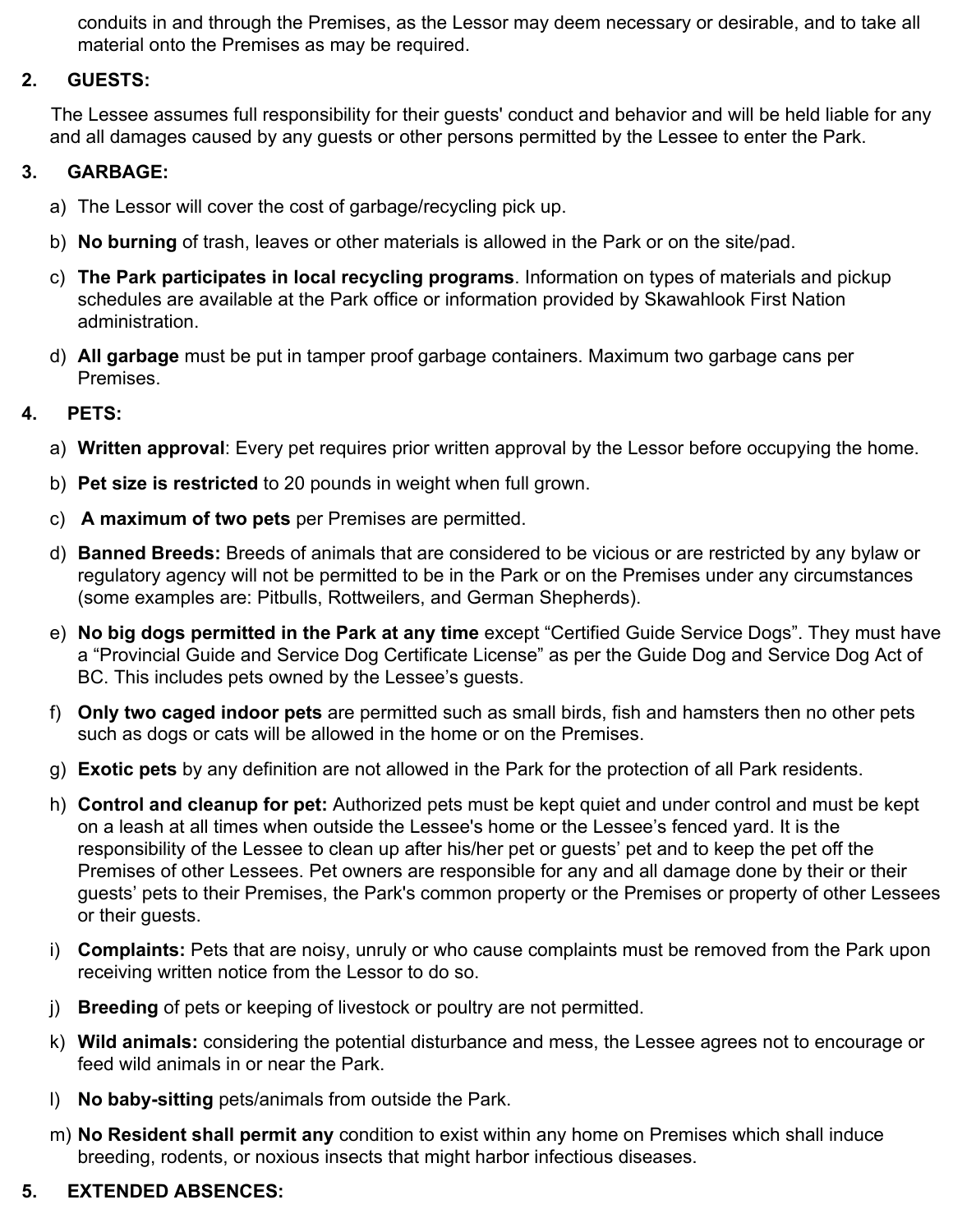Lessees planning to be away on vacation or any absence in excess of one week are required to:

- a) **Notify the Lessor** of expected departure and return dates;
- b) **Provide post-dated rental** cheques for the period of absence;
- c) **Arrange for maintenance** of their lawn and Premises and advise their neighbors.
- d) **Provide emergency** contact information to the Lessor.

## **6. VEHICLES:**

- a) **All vehicles in the Park** or on the Premises must be currently insured for use on public roads and be in good operating condition.
- b) **Speed limit in the Park** is 10 km per hour. Pedestrians and bicycles have the right of way.
- c) **Noisy vehicles**, motorcycles, snowmobiles, hot rods or other disturbing conveyances are not allowed in the Park.
- d) **Automobile and boat** repairs are not allowed on the Premises.
- e) **No parking is allowed** on Park streets or on lawns at any time.
- f) **Recreational vehicles**, boats, utility trailers, large trucks (over 3/4 ton) and commercial vehicles are not permitted on Lessees' Premises in the Park and must be parked off Lessees' Premises as agreed to in writing with the Lessor. There will be an extra charge for the vehicle.
- g) **Delivery and service trucks** for service or delivery purposes are allowed, however they must not block the road.
- h) **The Lessee is entitled to two vehicles permanently parked on the Premises. Additional parking** is available as agreed to in writing with the Lessor. The current rent for additional parking is \$60/month, subject to change with at least 30 days' written notice.

# **7. GENERAL CONDUCT:**

- a) **The rights and privacy of all Park residents** must be respected by other Lessees at all times. The Lessor shall have the right to terminate the Lease for repeated violations.
- b) **The Park maintains quiet hours from 10 pm to 8 am**. All noise, in particular noise from entertainment equipment or machinery must be curtailed during these hours so as not to disturb neighbors.
- c) **Loud and annoying parties** or other gatherings are not allowed at any time, and Lessees are responsible for the conduct of their guests at all times while they are in the Park.
- d) **Abusive or offensive language** is prohibited in the Park.
- e) **No person is allowed to enter** another Lessee's Premises without that Lessee's permission, except in an emergency.
- f) **No skateboarding or roller skating** is permitted in the Park.

# **8. COMMERCIAL ENTERPRISES:**

- a) **No selling, soliciting, peddling** or commercial enterprises are allowed within the Park without first obtaining written consent from the Lessor.
- b) **Only elections' campaigners are allowed.**
- c) **No signs or advertisements** of any nature may be displayed by the Lessee within the Premises area or on any area of the Park without first obtaining written consent from the Lessor, and then only in areas designated by the Lessor.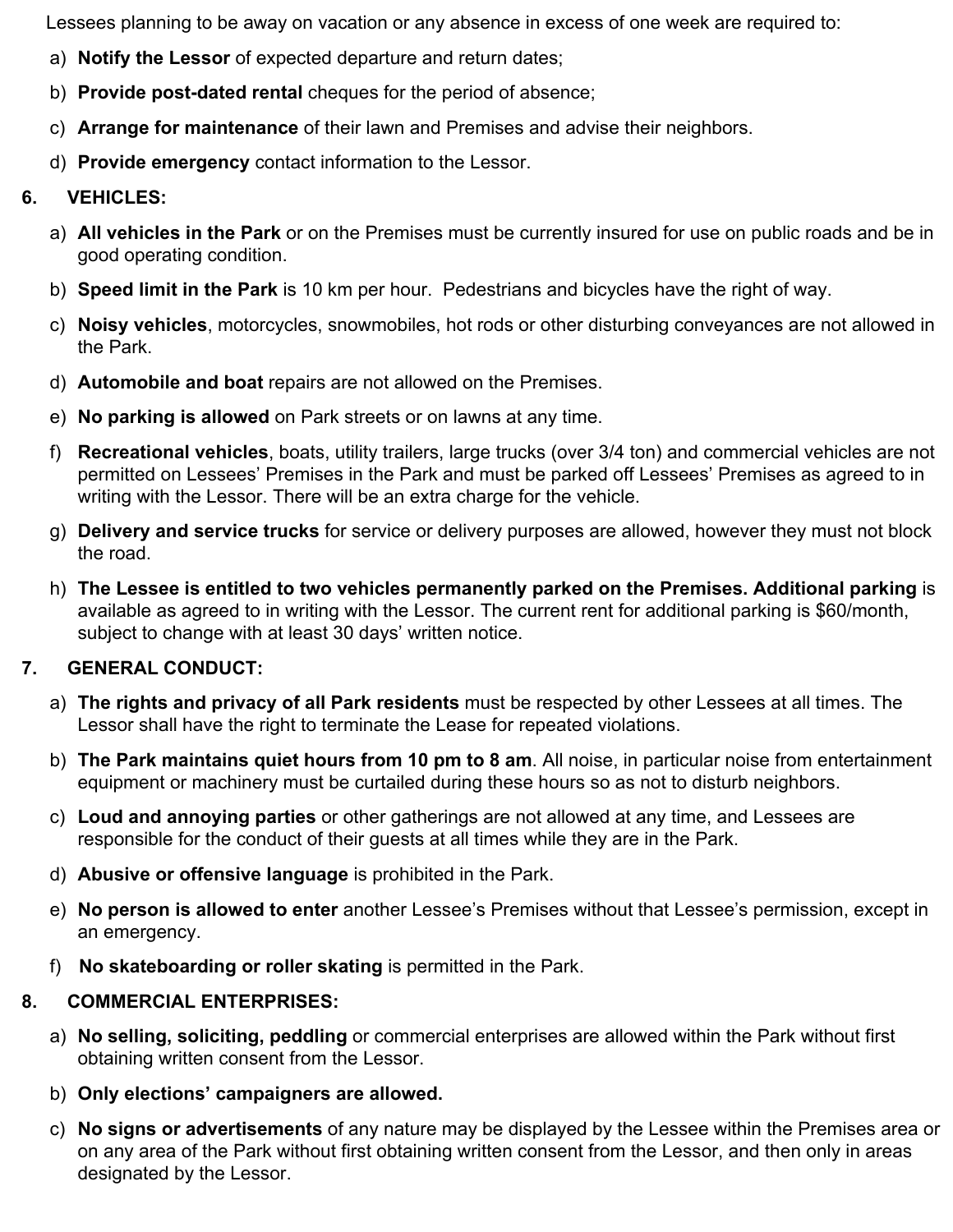### **9. VIOLATIONS OF PARK RULES, COMPLAINTS, SUGGESTIONS ETC.:**

The Lessor encourages the direct communication of violations of any of the Park Rules to be discussed between the Lessees themselves. The majority of the Park residents support the Park Rules, and reasonable people will adhere to them for the common good. Complaints have to be made in writing to the Manager/Lessor. Your suggestions and input are welcome.

Any breach of these Park Rules by the Lessee will be considered a breach of a material term of the Lease and may result in a termination of the Lease or other penalty as similarly provided under the *Manufactured Home Park Tenancy Act* and *Regulations*.

#### **10. LIABILITY:**

The Lessee acknowledges that the use of common areas by them and their guests are entirely at their own risk. The Lessor is not responsible or liable for damage, injury, or loss by accident, theft or fire to either the property or person of residents or their guests. The Lessee will be held liable for any and all damage caused by him/her, the Lessee's guests or others, and that the Lessee assumes all such responsibility.

#### **11. HOME SALES:**

Before listing a home for sale, the owner of the home to be sold must notify the Lessor. At this time the Lessee will be provided with the information needed to proceed with the sale. "For Sale" signs may only be placed in the window of the home and/or a location designated by the Lessor on Park property.

#### **12. OPEN FIRES:**

Open fires are NOT permitted. Firecrackers, rockets or any explosive material or device are not permitted within the park.

#### **13. PROPANE FIRE PITS:**

Propane fire pits that are CSA/ULC approved portable campfire apparatus, with flame guards around fire, with a flame height not to exceed 15 cm, and that comply with any Provincial requirements are permitted. Fire must be extinguished by 10:00 pm. Lessee must have a current valid fire insurance policy and provide a copy to manager before using the propane fire pit. There must be a fire extinguisher within reach.

The Lessee must keep the fire pit 4 ft. from combustible material.

#### **14. WOOD STOVES:**

Wood/pellet stoves are permitted inside the homes but must be certified and inspected for the safety of the Lessee and the Park.

#### **15. SIGNS:**

- a) **In-ground "For Sale"** signs are not permitted.
- b) **For sale sign and election candidate's signs:** a maximum of two signs can be placed inside the front window of the Lessee's home, and the sizes can be no larger than 24 inches by 24 inches.

#### **16. REPLACEMENT OF THE LESSEE'S HOME:**

If the home has to be replaced with another home due to a loss or sale, the replacement home cannot be older than 10 years old. The Lessee must obtain the Lessor's approval in writing as to size, make, year, appliances, color and provide pictures as requested by Lessor, before purchasing the replacement home.

#### **17. EXTERIOR WALLS OF HOME AND SHED:**

- a) **All outside colors** must enhance and blend into the community and be in harmony with the Park. If repainting the home, the colors must be approved by the Lessor or manager in writing.
- b) **The exterior walls of any building, including the home and sheds**, must be clad with hardy board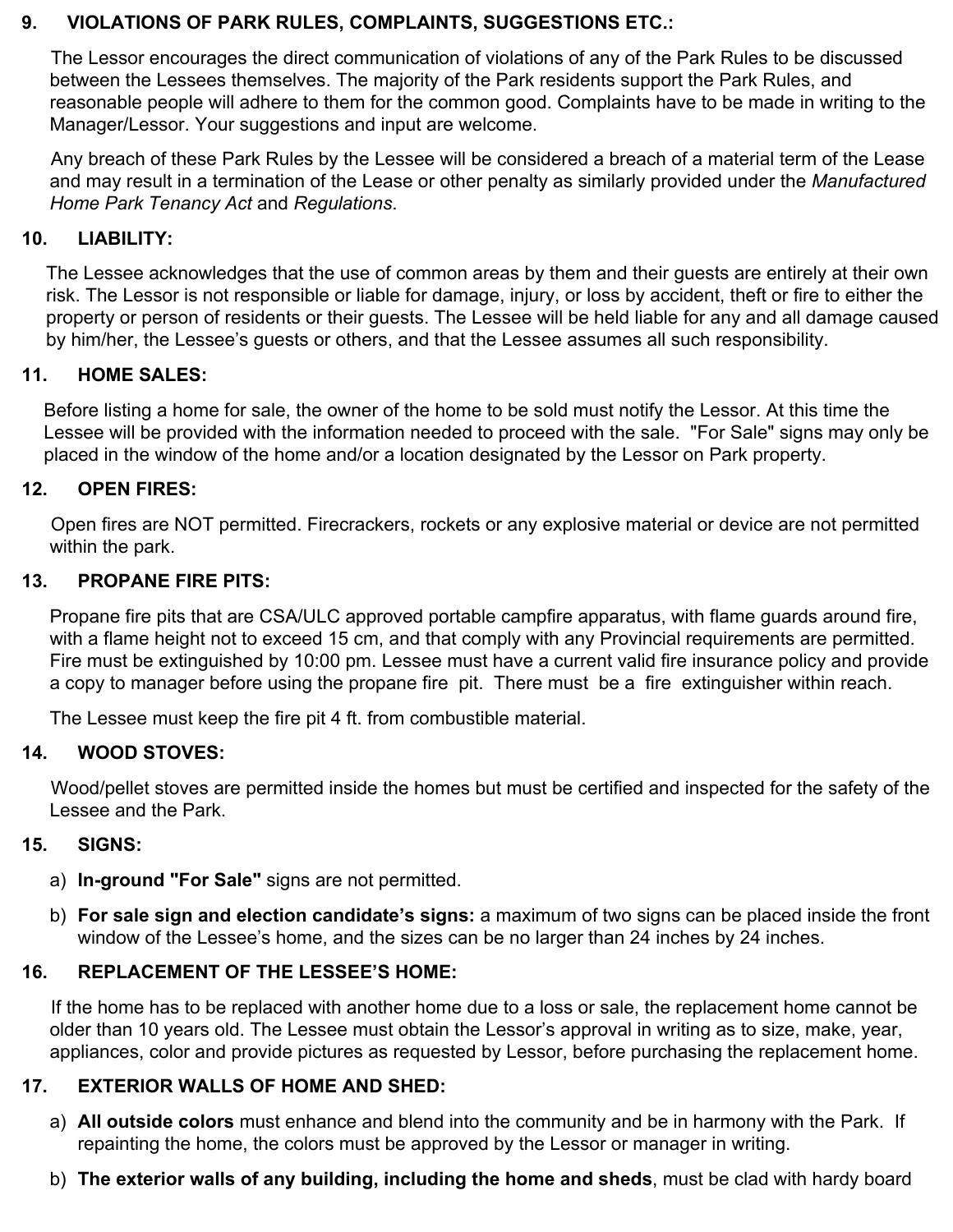the same color as the home.

#### **18. SKIRTING:**

- a) **A home must be skirted within 30 days of move in date.**
- b) **A home must have in ground 6 inches of metal** to keep rodents out and 6 inches of metal above ground to keep a weed eater from destroying the vinyl siding.
- c) **The color of the skirting** must be the same color as the home.

#### **19. MAINTAIN HOME AND IMPROVEMENTS:**.

**In the event that the Lessee fails to maintain** the manufactured home including any additions or accessory buildings on the Premises in accordance with the Lease and the Park Rules, the Lessor will give notice to the Lessee that they are in material breach of the Lease and the Park Rules. The Lessee will have 30 days to remedy the breach. After written notification to the Lessee, the Lessor then may request negotiation, mediation or arbitration of a breach of the Rules or Lease. Each Party will bear their own costs of dispute resolution, unless otherwise decided by a professional resolving the dispute.

# **20. ELECTRICAL SYSTEM - PROPANE GAS APPLIANCES AND HOT WATER TANK:**

**For the protection of the electrical system and to prevent an overload electrical draw,** if the Lessee's home has propane gas appliances then these appliances cannot be replaced with electrical ones and must be replaced with propane gas appliances. New appliances must be propane gas appliances. (A propane gas stove can provide heat in winter if power goes off.)

*A Copy of a letter from Electrical Safety Officer "George Razzo" is included below for your understanding.*

| COLUMBIA                                                                                                                                                                                                                                                                                                                                                                                                                                                                                                 |
|----------------------------------------------------------------------------------------------------------------------------------------------------------------------------------------------------------------------------------------------------------------------------------------------------------------------------------------------------------------------------------------------------------------------------------------------------------------------------------------------------------|
| August 12, 2010                                                                                                                                                                                                                                                                                                                                                                                                                                                                                          |
| To Whom It May Concern.                                                                                                                                                                                                                                                                                                                                                                                                                                                                                  |
| Re; Replacing electrical appliances with gas appliances in a mobile home park                                                                                                                                                                                                                                                                                                                                                                                                                            |
| By replacing the electrical appliances (range dryer and electric hot water tank) with gas appliances in a mobile<br>home, in a park setting, would lower the over all electrical load on the parks electrical system.<br>By lowering the over all electrical load it will be benefit to the electrical infrastructure.<br>It has been found over the years the electrical load in homes has increased due the use of more electrical items.<br>This over time will stress the electrical infrastructure. |
| With newer mobile homes being moved in to an existing mobile home park, the over all load in that park would<br>increase. At some point the over all load would exceed what the electrical system could handle. In most mobile<br>home parks it would be cost prohibitive to upgrade the electrical system to meet the requirements of all new and<br>larger homes. So any method of reducing the electrical load in the park would be a benefit.                                                        |
| The above statements are of a general nature, for any issues with electrical loads at a particular site a complete<br>electrical survey would be required. This survey could be done by an electrical engineer or a register electrical<br>contractor.                                                                                                                                                                                                                                                   |
| If you have any questions or concerns in regards to this please feel free to contact the undersigned.                                                                                                                                                                                                                                                                                                                                                                                                    |
| George Razzo<br><b>Electrical Safety Officer</b><br>Chilliwack, B.C.<br>604-795-8470                                                                                                                                                                                                                                                                                                                                                                                                                     |

#### **21. UNSIGHTLY:**

a) **The Lessee shall NOT have anything that is unsightly** in or on the Premises, not in the home (e.g., freezers, boxes, rubbish, garbage, debris, lumber or anything that would be considered as causing a junky/unsightly yard,)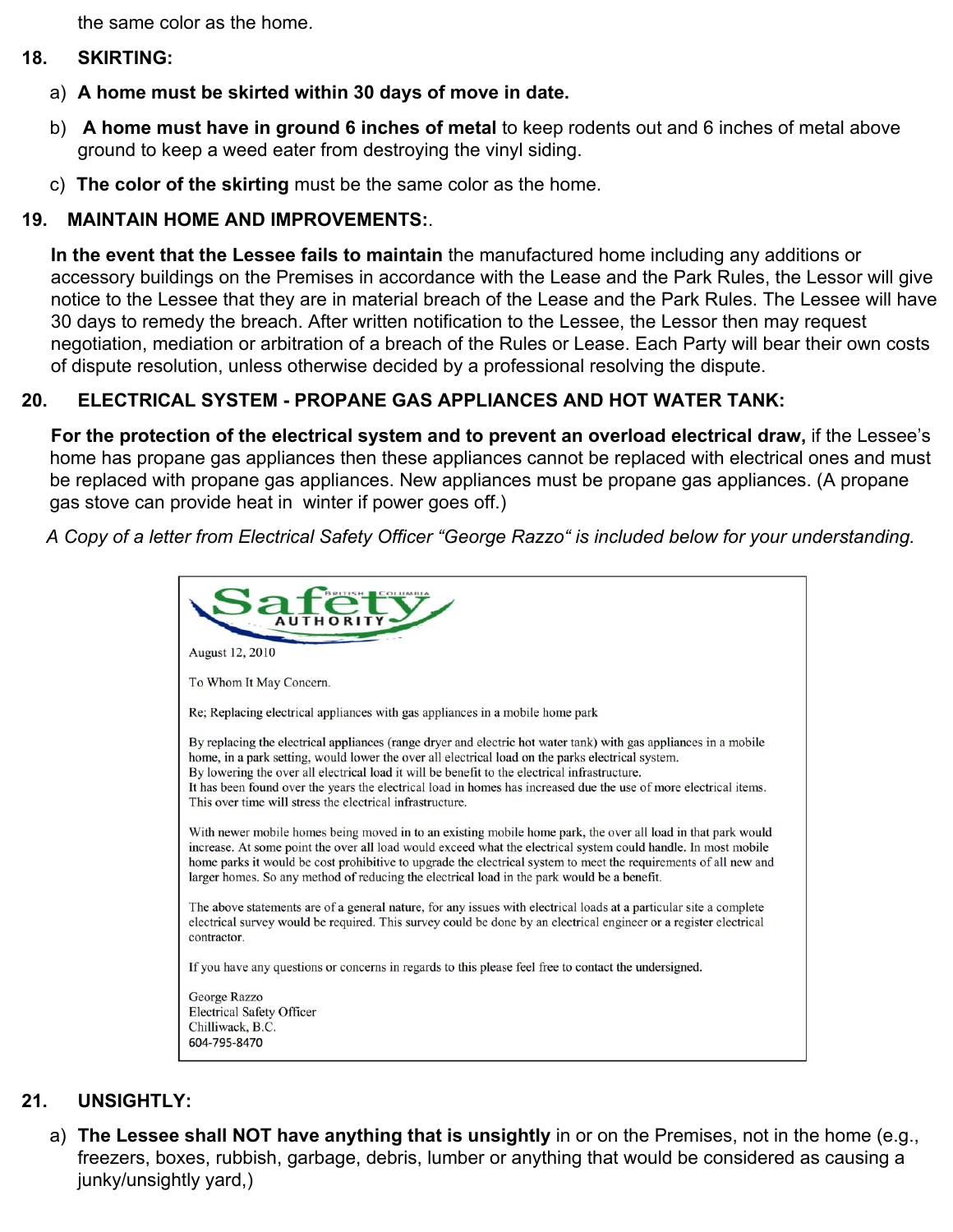- b) **Furniture on the patio or sundecks shall be patio type furniture** and shall not be placed at the outside front of the home or on the driveway.
- c) **Upon receiving a written notice from Lessor** to remove from the Premises anything that is considered by the Lessor as unsightly, the Lessee shall remove it forthwith.

#### **22. STORAGE**:**:**

#### *Lessees Storage.*

*One storage facility (Shed)* may be constructed on each mobile home space, provided that it is no closer than 4 ft. to an adjacent property line.

The size of shed allowed will be determined by the size of the Lessee's home.

# **23. SHEDS:**

- a) **Permitted per Park Rules & specifications**.
- b) **Sheds must be a factory made**.
- c) **Shed is only allowed if the lot size allows it.**
- d) **All sheds must be approved by Lessor in writing**, including as to the size, design, type of shed, floor construction, colour of the shed and placement location.

If no agreement is reached with the Lessor then no shed is permitted.

- e) **If any shed location restricts** the Lessor in the repair of a service supply or septic field, or placement of a manufactured home, then the Lessee shall agree to remove the shed at the Lessee's sole cost as per a written request from the Lessor, within 48 hours of receiving such a request without any remuneration from the Lessor.
- f) **Upon the sale of a Home** the Lessor can require the new owner to update, remove or relocate a shed.

#### **24. CONCRETE or ASPHALT:**

**As there are underground services** that have to be dug up to be serviced from time to time, no concrete or Asphalt is to be poured anywhere without written permission.

#### **25. TREES SHRUBS PLANTS:**

- a) **All trees, except cedar trees,** within the Lessee's Premises must be topped at the height limit of less than 10 ft. **All cedar trees or hedges** within the Lessee's Premises must be topped and pruned at the back and side yards to a maximum height of 8 ft, and in the front yard no higher than 6ft.
- b) **No leaf trees are to be planted** on the Premises. This includes bamboo, alder, weeping willow and cottonwood.
- c) **The planting of any kind of trees at the front of the home** is not permitted as it interferes with snow removal.
- d) **The use of pesticides is banned in the Park.**

#### **26. FENCING:**

- a) **Chain link fencing will be provided** by the Lessor at first, but if there is any damage done to the fence the Lessee is responsible for paying to have it repaired or replaced.
- b) **No wood fences are allowed.**

#### **27. WATER LINES:**

a) **Lessees must ensure that water lines, pipes and** taps have thermostatically controlled electric heat tape strapped securely in place over the entire exposed length, to prevent them from freezing from the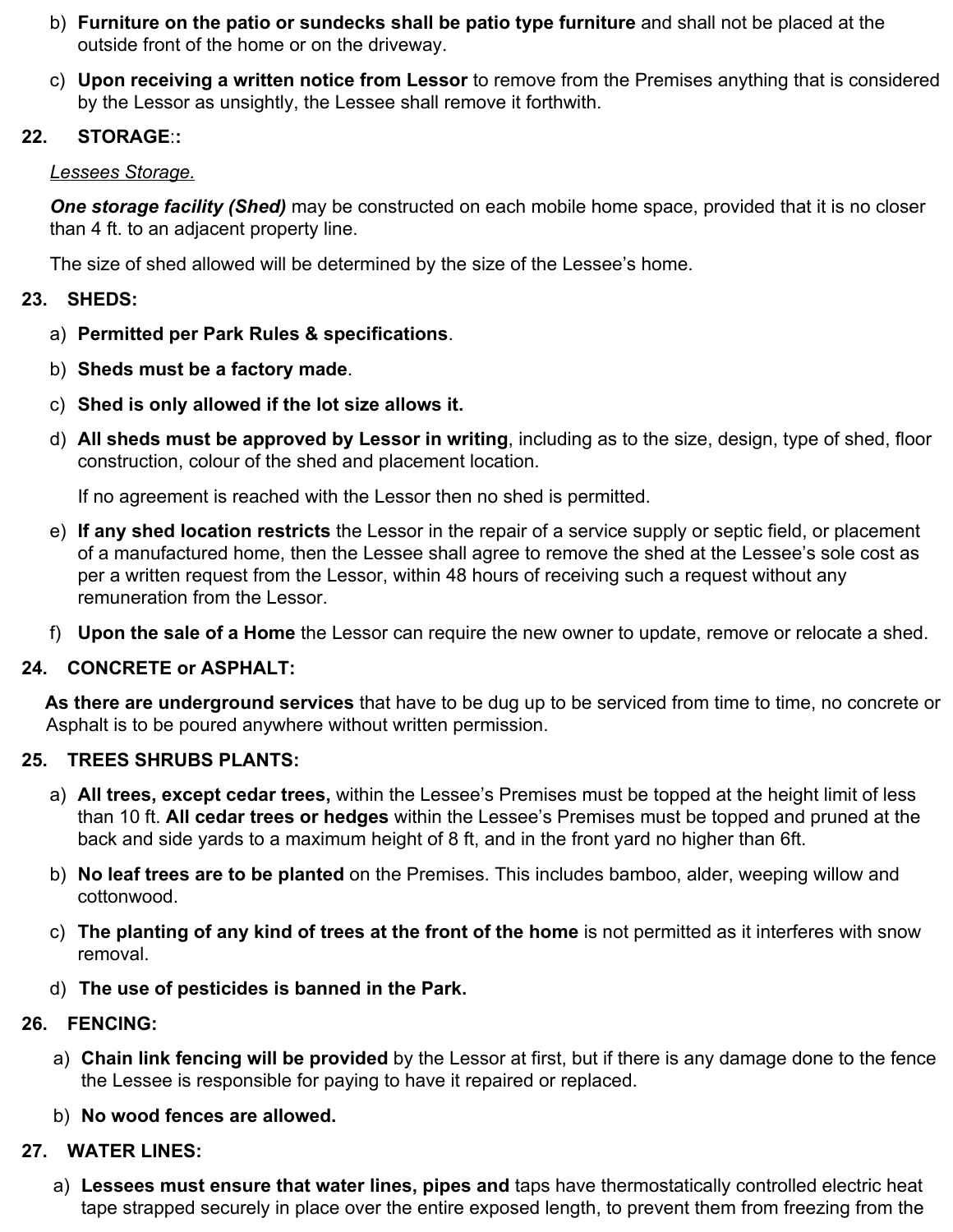supply line, 1 ft. below ground level to the Tenant's home.

- b) **Lessor is responsible for shut off valve at ground level.**
- c) **It is recommended that the Lessee install a back-flow water valve** to prevent water from back draining the hot water tank, if there is a water line break.

# **28. DIGGING:**

**To protect underground utilities**, the Lessor's advance permission must be obtained before digging any holes on the Premises, including holes for planting shrubs or trees.

# **29. OUTSIDE ENTERTAINING OF FRIENDS GUESTS:**

- a) **The Lessee shall entertain only in the privacy** of their home or back yard.
- b) **No entertaining on the driveway, beside the driveway**, or in front of their home.
- c) **Consumption of Alcohol** shall only be in the privacy of the Lessee's home, patio deck or back yard, not on the driveway or the front of the home or the common areas of the Park.

# **30. LEAKING OIL OR GAS:**

**All repairs to any damaged pavement** from leaking oil or gas, as a result of the Lessee's vehicle or Lessee's guest, shall be repaired by a professional paving contractor approved by the Lessor and all costs charged to the Lessee.

# **31. RV'S, MOTORHOMES, CAMPERS, TOW TRAILER, BOATS,TENTING:**

- a) **RV's shall NOT be parked on the Lessee's Premises** except for brief periods to be loaded or unloaded or as a guest home **up to 72 hours** only.
- b) **Lessee can reserve an area** but must be approved by the Lessor.
- c) **No tenting of any kind** within the Park.

# **32. CAR SHELTERS OR CAR COVERS:**

**Temporary drive-into vehicle shelters** are NOT permitted, regardless of type or intended purpose. Car covers must be commercial type designed and sized for that vehicle, colour must match the colour of the home. Cover must be approved by Lessor in writing.

# **33. GAZEBOS:**

- a) **Are only permitted with the Lessor's written permission** as to type, colour, size and placement, they are not to be placed on a wood patio due to fire. It must be placed on patio bricks or concrete patio blocks and only if allowed in writing by the building inspector. If they have a canvas roof they must be taken down for the winter and stored off the Premises.
- b) **If the gazebo location** restricts the Lessor in the repair of a service supply or septic field, or placement of a manufactured home, then the Lessee shall agree to remove the gazebo at the Lessee's sole cost as per a written request from the Lessor, within 48 hours of receiving such a request without any remuneration from the Lessor.

# **34. STORAGE:**

The property of the Lessee, stored on the Premises shall be kept in a safe condition and shall be at the Lessee's risk for loss, regarding theft or damage from any cause whatsoever.

# **35. WIND CHIMES AND DISPLAYS:**

- a) **One set of wind chimes is allowed at each home within the Park.**
- b) **Outside trinkets or ornamental displays** must be approved by the Lessor if the Lessee wants to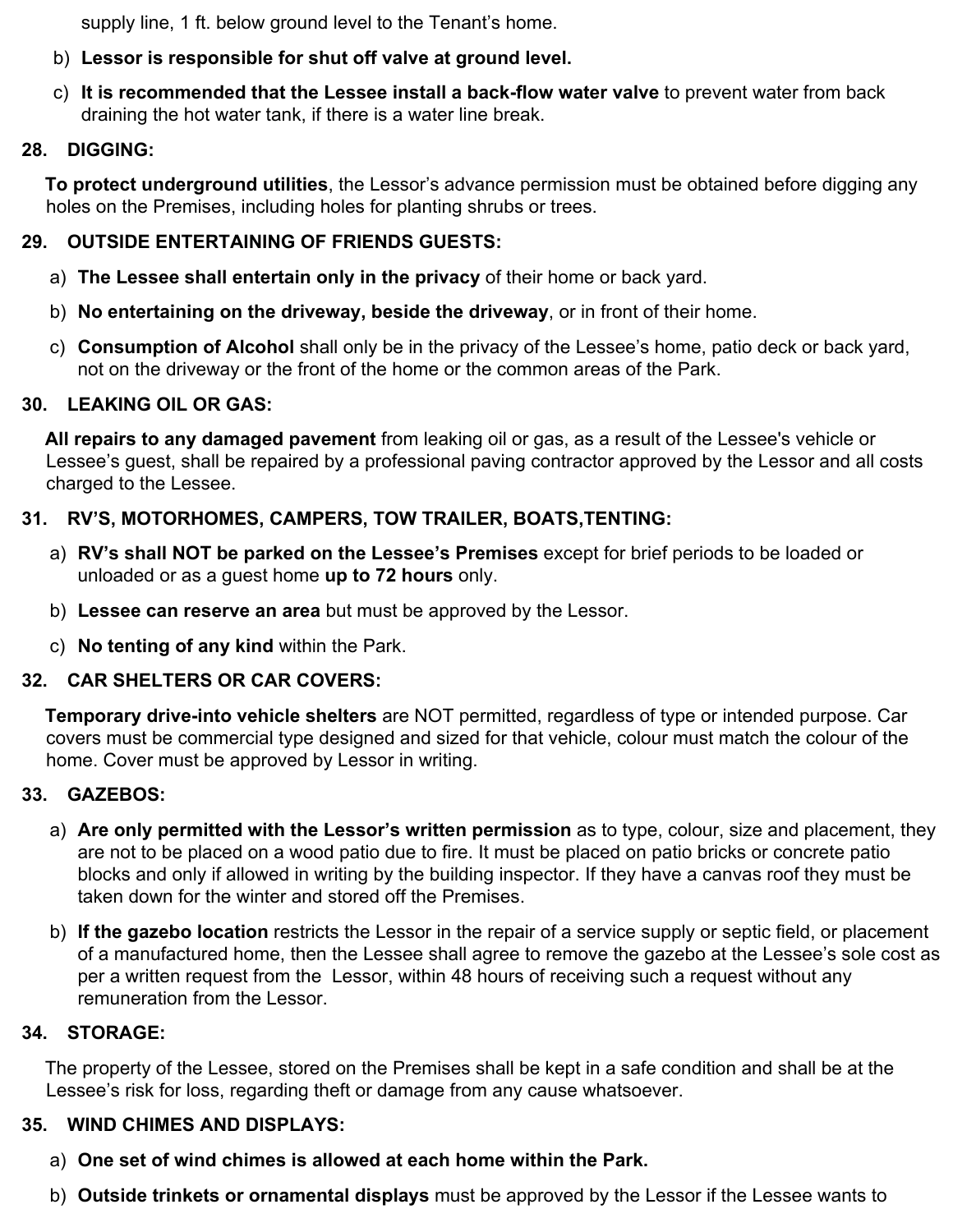display them at the front of the home or on the steps or driveway side of the home; they can be placed in the back yard of the Lessee's Premises without the Lessor's consent.

c) **Nothing shall be displayed anywhere on the home**, i.e., decals, ornaments or from within the home windows visible from the outside.

#### **36. WINDOWS:**

Proper window blinds only permitted, no towels, sheets, paper, tin foil or similar material shall be placed on or over, ins ide or outside of the windows. No outside window covers or sun shades of any type.

#### **37. OFFENSIVE:**

**Nothing shall be displayed or broadcasted** that is offensive or obscene to neighbors, visitors, or the Lessor.

### **38. NEIGHBORS:**

Lessees who need to enter a neighbor's yard to maintain their home, must ask permission from their neighbor and give 24 hours' notice before entering their yard.

# **39. SATELLITE DISHES, ANTENNA'S, C.B, T.V, HAM, TWO-WAY RADIO:**

- a) **Radio towers are not permitted**; short, single, whip antennas are allowed.
- b) **A Lessee wishing to operate any form of two-way radio** must first obtain the Lessor's written consent, and then ensure the frequency does not interfere with the use of any electronic equipment by other Lessees. If such interference occurs, the Lessee must cease operating the two-way radio equipment.
- c) **The Lessor's prior written consent must be obtained** before installing any antenna or satellite dishes, as to the location. When mounted on the home antenna(s) or satellite dishes shall be mounted two-thirds back from the front of the home on the entry side, or if mounted in the yard, behind the home on a 6X6 inch post out of sight.

#### **40. RAILWAY TIES:**

**Are not permitted in the park**. They are environmentally unsafe, and a danger to health.

# **41. TRAMPOLINES AND TARPS:**

- a) **Trampolines are not permitted** in the Lessee's yard or anywhere within the Park.
- b) **Brightly colored tarps are not permitted** to cover anything (as they are unsightly) except temporarily on a damaged roof of the home or a home's roof while under repair.

# **42. CHILDREN VISITING:**

- a) **Visiting children must play on the Lessee's Premises** quietly, and not annoy the neighbors with any loud noise or screaming.
- b) **No playing of any kind on the Park street for safety's sake.**
- c) **No rollerblading, skateboarding**, hopscotch, skipping, ball, street hockey or play cycling, anywhere on the Park street for the safety of the children.
- d) **No marking up of driveways** for the playing of games or any other reason.
- e) **No climbing of Park trees or on buildings**. The Lessee will be held responsible for any damage caused by visiting children.
- f) **Baby-sitting or daycare businesses** are not allowed within the Park.